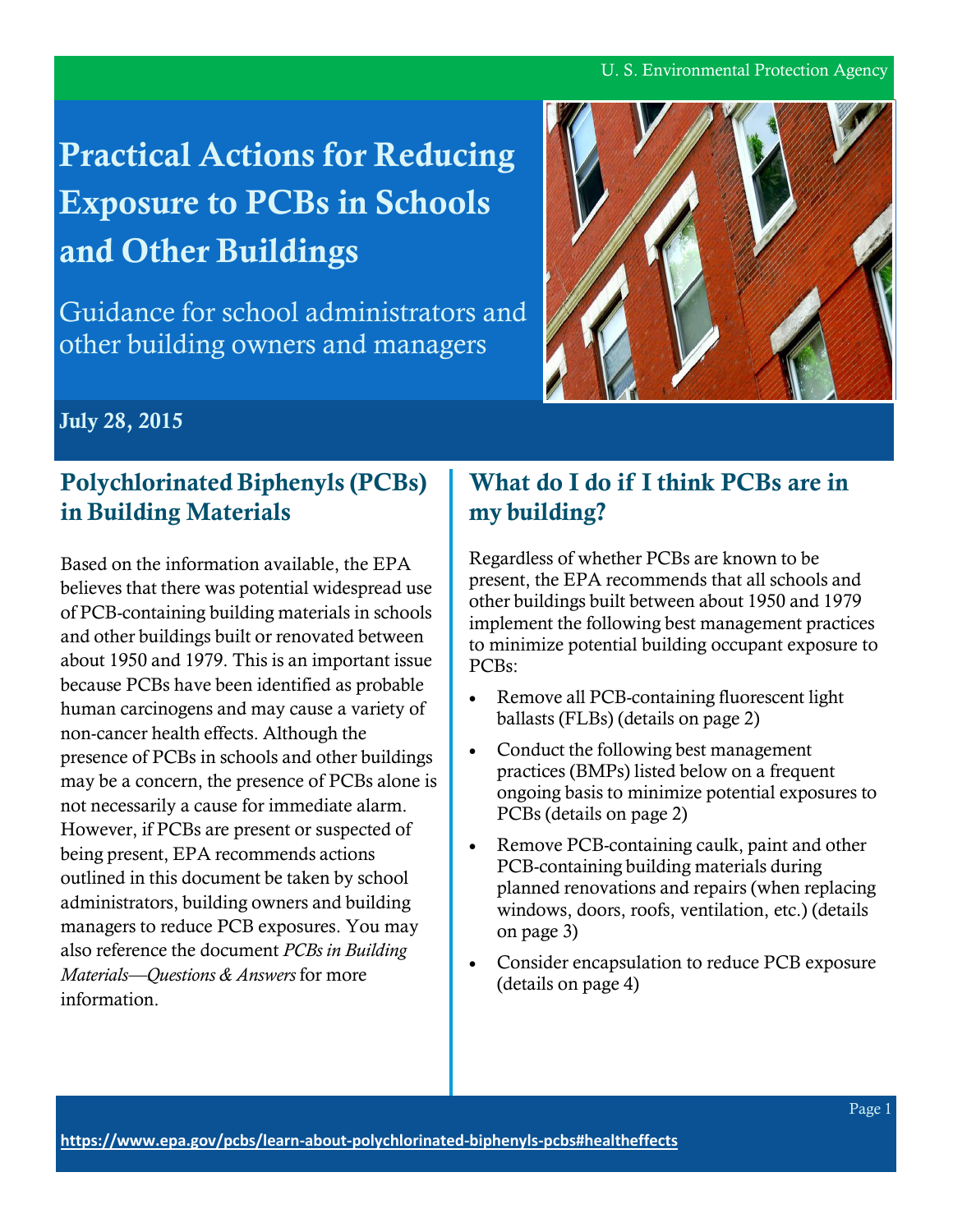

# **What do I do if I think PCBs are in my building?**

## **Remove all PCB-containing fluorescent light ballasts (FLBs)**

EPA recommends that non-leaking PCB FLBs be removed and retrofitted as part of lighting upgrades or as a stand-alone project. Leaking PCB FLBs must be removed and disposed of as required under 40 CFR part 761, subpart D. The EPA recommends that an experienced contractor or properly trained facilities maintenance staff person perform the removal, cleanup and disposal of PCB-containing FLBs, light fixtures and building surfaces. Consult with your EPA [Regional](https://www.epa.gov/pcbs/epa-regional-polychlorinated-biphenyl-pcb-programs) PCB [Coordinator](http://www.epa.gov/epawaste/hazard/tsd/pcbs/pubs/coordin.htm) to ensure that all relevant cleanup procedures are followed; see <https://www.epa.gov/pcbs/epa-regional-polychlorinated-biphenyl-pcb-programs>

The EPA's recommended procedures for the proper removal and disposal of PCB FLBs are listed at:

### **Conduct the following best management practices (BMPs) listed below on a frequent ongoing basis to minimize potential exposures to PCBs**

- $\checkmark$  Ensure that ventilation systems are operating properly and are regularly inspected and maintained according to system manufacturer instructions and guidelines or ANSI/ ASHRAE/ACCA Standard 180-2012—Standard Practice for Inspection and Maintenance of Commercial Building HVAC Systems. If system cleaning is needed, follow [ANSI/ACCA](http://www.acca.org/communities/community-home/librarydocuments/viewdocument?DocumentKey=b0d7da58-e516-4af6-bf03-0e474d27081d) Standard 6 – Restoring the [Cleanliness](http://www.acca.org/communities/community-home/librarydocuments/viewdocument?DocumentKey=b0d7da58-e516-4af6-bf03-0e474d27081d) of HVAC Systems (2007).
- $\checkmark$  Clean inside schools and other buildings frequently to reduce dust and residue.
- $\checkmark$  Use a wet or damp cloth or mop to clean surfaces.
- $\vee$  Use vacuums with high efficiency particulate air (HEPA) filters.
- $\vee$  Do not sweep with dry brooms or use dry cloths for dusting.
- $\checkmark$  Wash hands with soap and water, particularly before eating.
- $\checkmark$  Wash children's toys.

For EPA's general school cleaning recommendations, visit: [http://www.epa.gov/iaq/schools/](http://www.epa.gov/iaq/schools/clean_maintenance.html) [clean\\_maintenance.html.](http://www.epa.gov/iaq/schools/clean_maintenance.html)

Due to building specific factors, these BMPs may not always adequately reduce PCB exposure. In some cases, additional and more frequent cleaning or other actions to identify and address PCB sources may be warranted.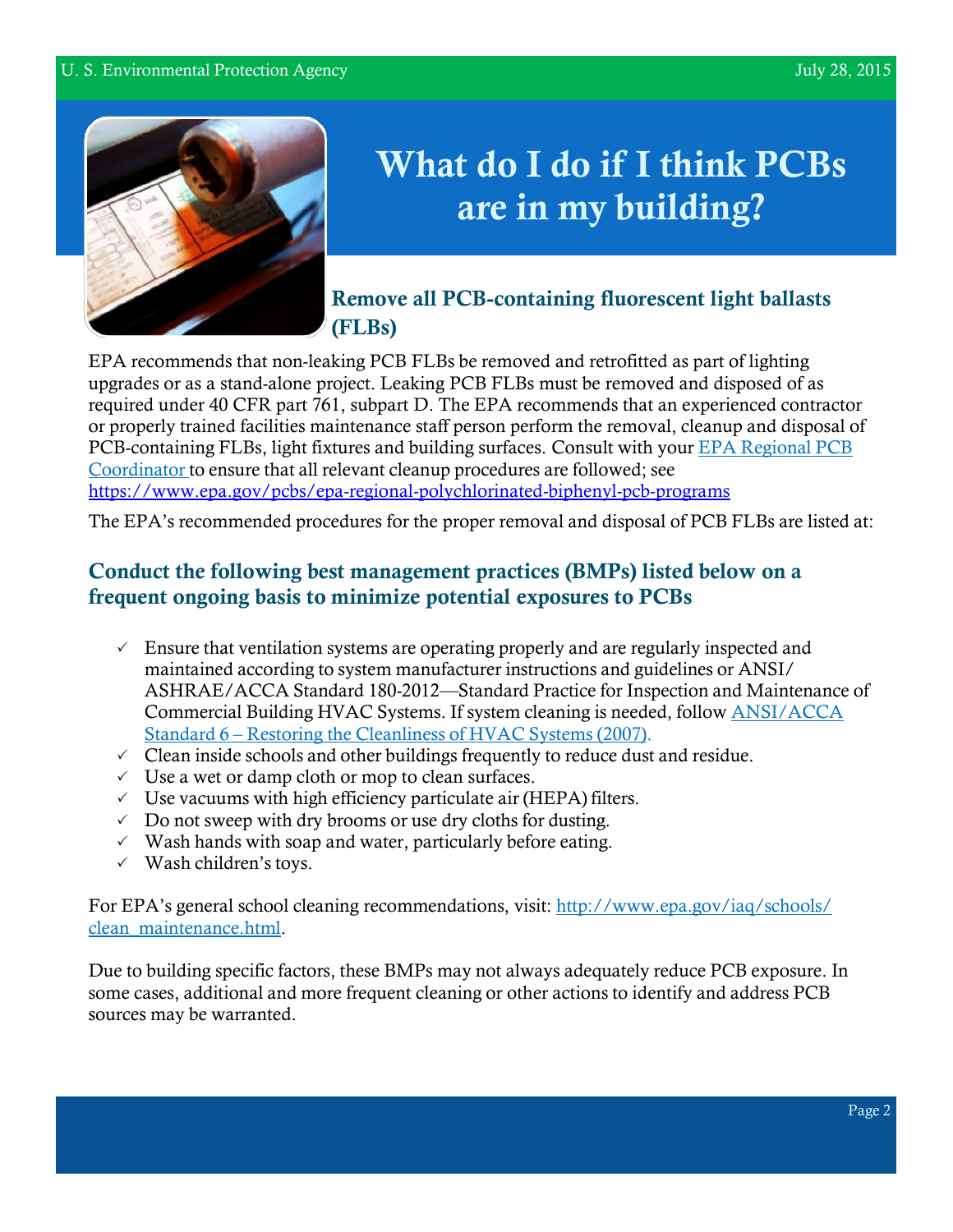#### **Remove PCB-containing caulk, paint and other PCB-containing building materials during planned renovations and repairs (when replacing windows, doors, roofs, ventilation, etc.)**

Prior to removal, EPA recommends PCB testing for caulk and other building materials that are going to be removed to determine what protections are needed during removal and to determine proper disposal requirements. Where testing confirms the presence of PCBs at regulated levels in building materials, they must be disposed of or decontaminated in accordance with the PCB regulations at 40 CFR part 761, subpart D. In lieu of testing, caulk, paint and other building materials potentially containing PCBs that are part of building repair and renovation activities may be assumed to contain PCBs at regulated levels and disposed of in accordance with 40 CFR part 761, subpart D.

To ensure that PCB-containing building material does not contaminate surrounding surfaces when it is removed and disposed of, repairs that disturb PCB-containing building material, such as window removal and replacement, should be conducted by trained workers who use safe work practices to minimize dust and contain contaminated waste. EPA has developed guidance for minimizing exposures when conducting repair and renovation activities, including cleaning the work area once the work is completed;see [https://www.epa.gov/pcbs/steps-safe-renovation-and-repair-activities.](https://www.epa.gov/pcbs/steps-safe-renovation-and-repair-activities)

Actions contractors should take include:

- Ensure workers are properly trained and are using gloves, eye goggles, skin protection and approved particulate breathing masks.
- In dusty work areas, have showers available and separate changing areas so that dust on clothing is not brought home.
- If working with solvents, provide respirators.
- Use heavy plastic sheeting to cover floors and other fixed surfaces like large appliances in the work area.
- Close and seal vents in the work area and turn off forced-air heating and air-conditioning systems.
- Regularly clean the work area using a HEPA vacuum and wet mopping.
- Properly dispose of personal protective equipment and cleaning material.

Building occupants should be notified of the PCB repair and renovation activities (including PCB FLB removal) and be completely isolated from the parts of the building undergoing PCB repair and renovation activities to prevent exposure to PCBs. Additional actions, including physically isolating the work space with physical barriers and negatively pressurizing work areas may be necessary (see [http://](http://www.epa.gov/iaq/schooldesign/renovation.html) [www.epa.gov/iaq/schooldesign/renovation.html\)](http://www.epa.gov/iaq/schooldesign/renovation.html). If complete isolation of the work space cannot be assured, school administrators and building owners and operators should temporarily remove occupants from the area of the building while the work is underway.

For additional guidance on protecting occupants during renovations or other construction activities, see ANSI/SMACNA 008-2008: IAQ Guidelines for Occupied Buildings Under Construction. The guidelines are available from the Sheet Metal and Air Conditioning Contractors National Association, Inc. (SMACNA) at [http://www.smacna.org.](http://www.smacna.org/)